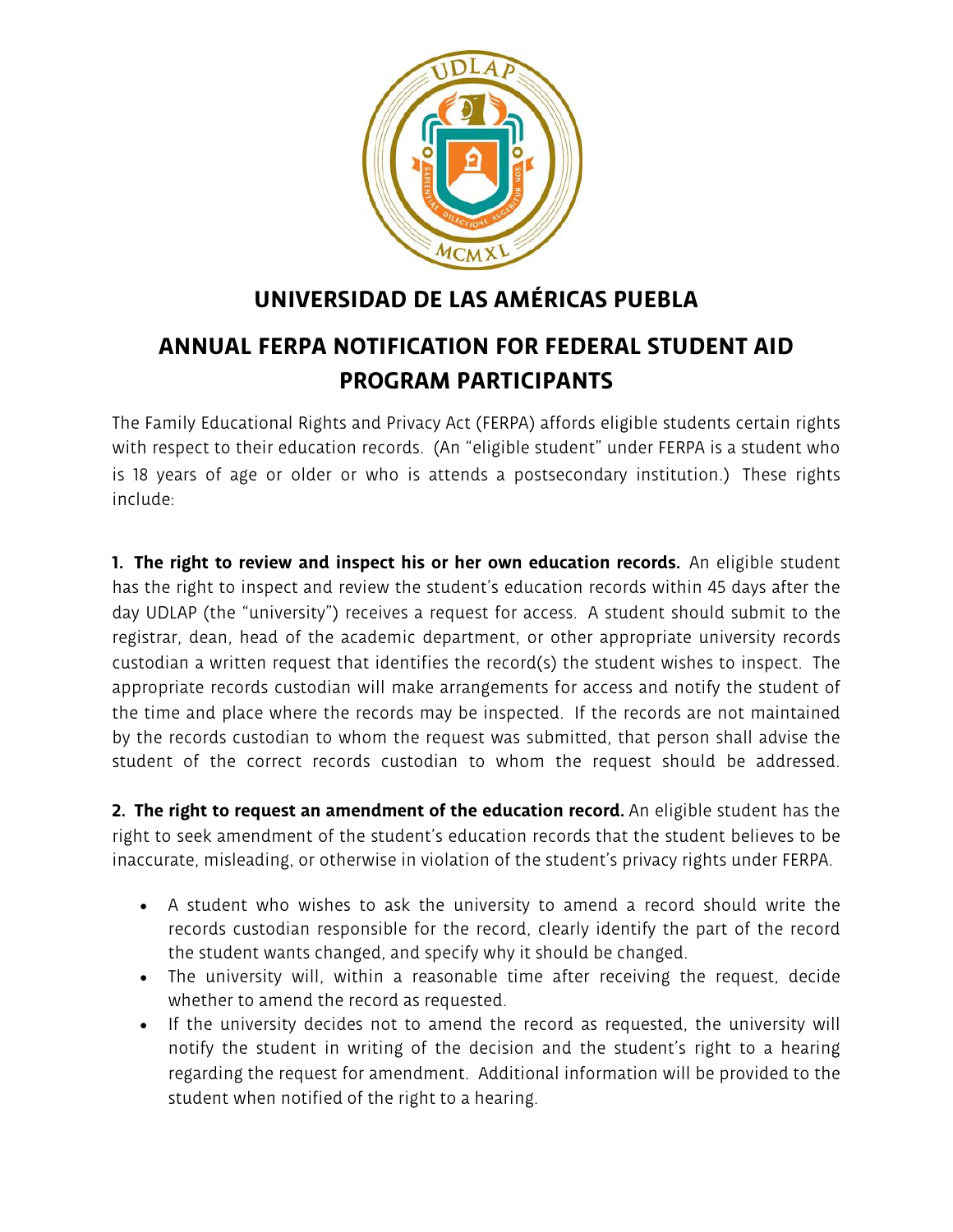**3. The right to provide written consent before personally identifiable information is disclosed, except when FERPA authorizes disclosure without consent.** An eligible student has the right to provide written consent before the university discloses personally identifiable information (PII) from the student's education records, except to the extent that FERPA authorizes disclosure without consent.

The university may, and from time to time does, disclose education records without a student's prior written consent when authorized by FERPA, including to university officials whom the university has determined to have legitimate educational interests. UDLAP defines "university officials" and "legitimate educational interests" as follows:

- "University officials" include (a) persons employed by UDLAP in an administrative, supervisory, academic, research, or clerical or support staff position (including but not limited to law enforcement unit personnel, attorneys, counselors, and health staff); (b) persons serving on the board of trustees; or (c) persons (including students) serving on an official university committee, such as a disciplinary or grievance committee.
- A university official also may include a volunteer, contractor, consultant or other party outside of UDLAP (i) who performs an institutional service or function for which the university would otherwise use its own employees, (ii) who is under the direct control of the university with respect to the use and maintenance of education records, such as an attorney, auditor, or collection agent or a student volunteering to assist another university official in performing his or her tasks, and (iii) who is subject to the obligation not to disclose PII from any education record without the prior written consent of the student.
- "Legitimate educational interests" include performing a task or engaging in an activity related to (i) one's regular duties or professional responsibilities, (ii) a student's education, (iii) the discipline of a student, (iv) a service to or benefit for a student, (v) measures to support student success, and (vi) the safety and security of the campus.

**4. The right to file a complaint.** An eligible student has the right to file a complaint with the U.S. Department of Education concerning alleged failures by UDLAP to comply with the requirements of FERPA. The name and address of the Office that administers FERPA is:

Family Policy Compliance Office U.S. Department of Education 400 Maryland Avenue, SW Washington, DC 20202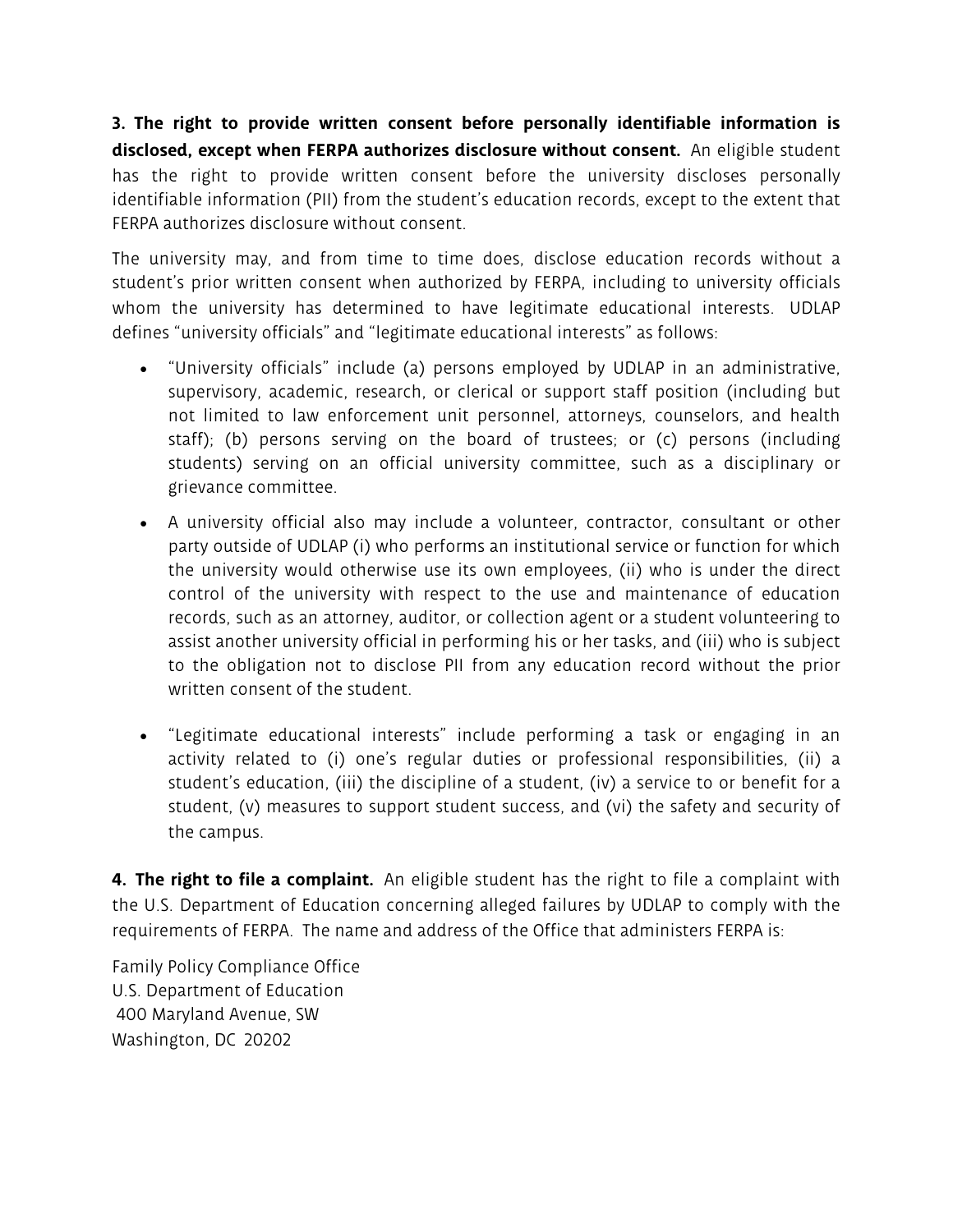When does FERPA permit disclosure of personally identifiable information (PII) without student consent?

FERPA permits the disclosure of PII from students' education records, without consent of the student, if the disclosure meets certain conditions found in §99.31 of the FERPA regulations. Except for disclosures to university officials (as defined above), disclosures related to some judicial orders or lawfully issued subpoenas, disclosures of directory information, and disclosures to the student, §99.32 of FERPA regulations requires the institution to record the disclosure. Eligible students have a right to inspect and review the record of disclosures.

The university may disclose PII from the education records without obtaining prior written consent of an eligible student  $-$ 

- To other university officials whom the university has determined to have legitimate educational interests, as described above under paragraph 3. This includes contractors, consultants, volunteers, or other parties to whom the university has outsourced institutional services or functions, provided that certain conditions are met. (§99.31(a)(1))
- To officials of another university where the student seeks or intends to enroll, or where the student is already enrolled if the disclosure is for purposes related to the student's enrollment or transfer, subject to the requirements of §99.34. (§99.31(a)(2))
- To authorized representatives of the U. S. Comptroller General, the U. S. Attorney General, the U.S. Secretary of Education, or State and local educational authorities, such as a State postsecondary authority that is responsible for supervising the university's State-supported education programs. Disclosures under this provision may be made, subject to the requirements of §99.35, in connection with an audit or evaluation of Federal- or State-supported education programs, or for the enforcement of or compliance with Federal legal requirements that relate to those programs. These entities may make further disclosures of PII to outside entities that are designated by them as their authorized representatives to conduct any audit, evaluation, or enforcement or compliance activity on their behalf. (§§99.31(a)(3) and 99.35)
- In connection with financial aid for which the student has applied or which the student has received, if the information is necessary to determine eligibility for the aid, determine the amount of the aid, determine the conditions of the aid, or enforce the terms and conditions of the aid. (§99.31(a)(4))
- To certain state and local officials or authorities when authorized by state statute in certain cases. (§99.31(a)(5))
- To organizations conducting studies for, or on behalf of, the university, in order to: (a) develop, validate, or administer predictive tests; (b) administer student aid programs; or (c) improve instruction. (§99.31(a)(6))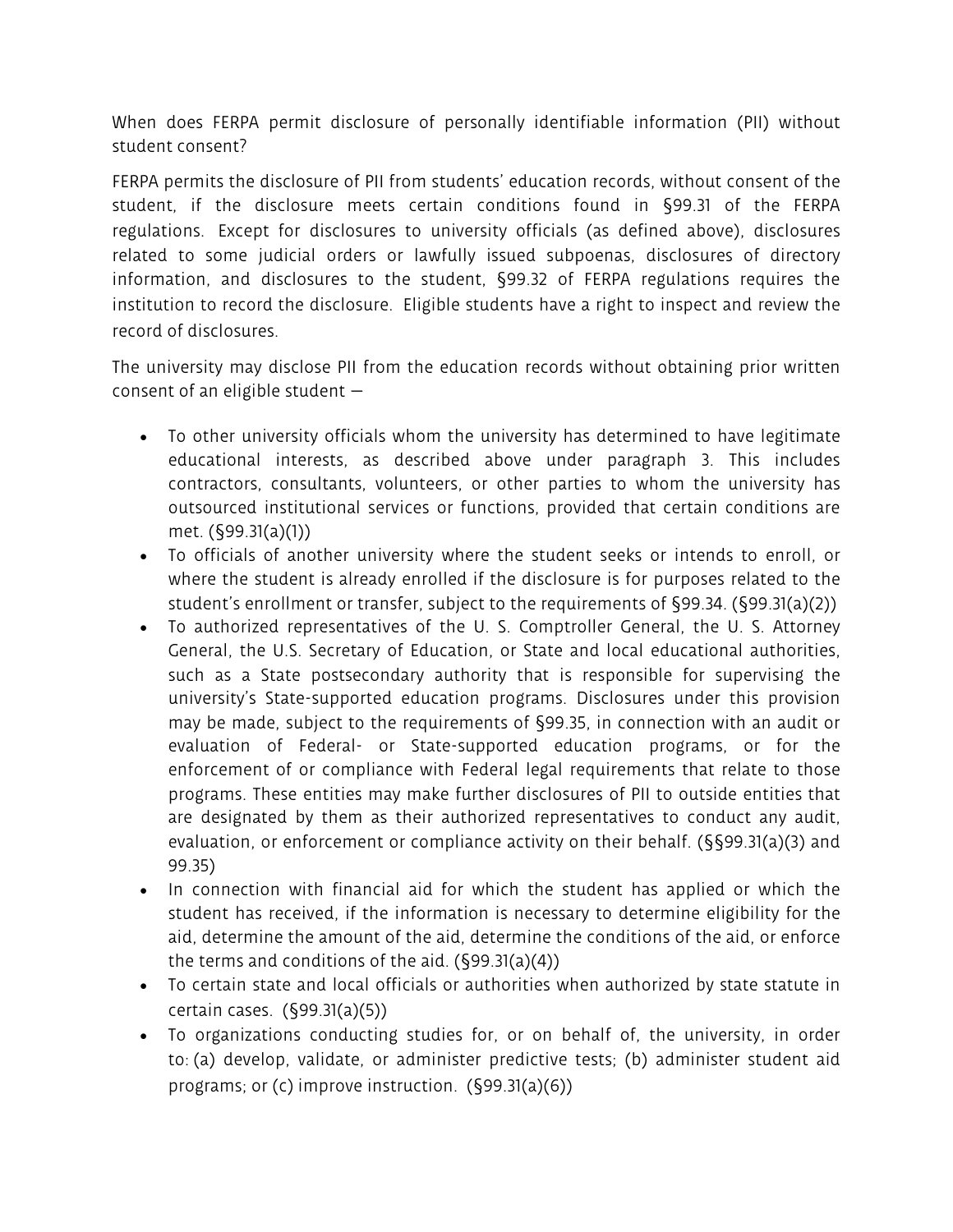- To accrediting organizations to carry out their accrediting functions.  $(\S 99.31(a)(7))$
- To parents of an eligible student if the student is a dependent for IRS tax purposes. (§99.31(a)(8))
- To comply with a judicial order or lawfully issued subpoena. (§99.31(a)(9))
- To appropriate officials in connection with a health or safety emergency, subject to §99.36. (§99.31(a)(10))
- When it is information the university has designated as "directory information" under §99.37. (§99.31(a)(11))
- To a victim of an alleged perpetrator of a crime of violence or a non-forcible sex offense, subject to the requirements of §99.39. The disclosure may only include the final results of the disciplinary proceeding with respect to that alleged crime or offense, regardless of the finding. (§99.31(a)(13))
- To the general public, the final results of a disciplinary proceeding, subject to the requirements of §99.39, if the university determines the student is an alleged perpetrator of a crime of violence or non-forcible sex offense and the student has committed a violation of the university's rules or policies with respect to the allegation made against him or her. (§99.31(a)(14))
- To parents of a student regarding the student's violation of any Federal, State, or local law, or of any rule or policy of the university, governing the use or possession of alcohol or a controlled substance if the university determines the student committed a disciplinary violation and the student is under the age of 21. (§99.31(a)(15))
- The disclosure concerns sex offenders and other individuals required to register under section 17010 of the Violent Crime Control and Law Enforcement Act of 1994.

## **Directory Information**

Institutions may disclose a student's "Directory Information" without their consent, and without violating FERPA if the student has not restricted their personal information. UDLAP considers the following to be "Directory Information":

- name
- email address
- address (local & home)
- telephone number (any listed)
- college/school & curriculum
- enrollment status & credit hours
- dates of attendance
- classification
- receipt or non-receipt of degree
- academic awards received (dean's list, honors students)